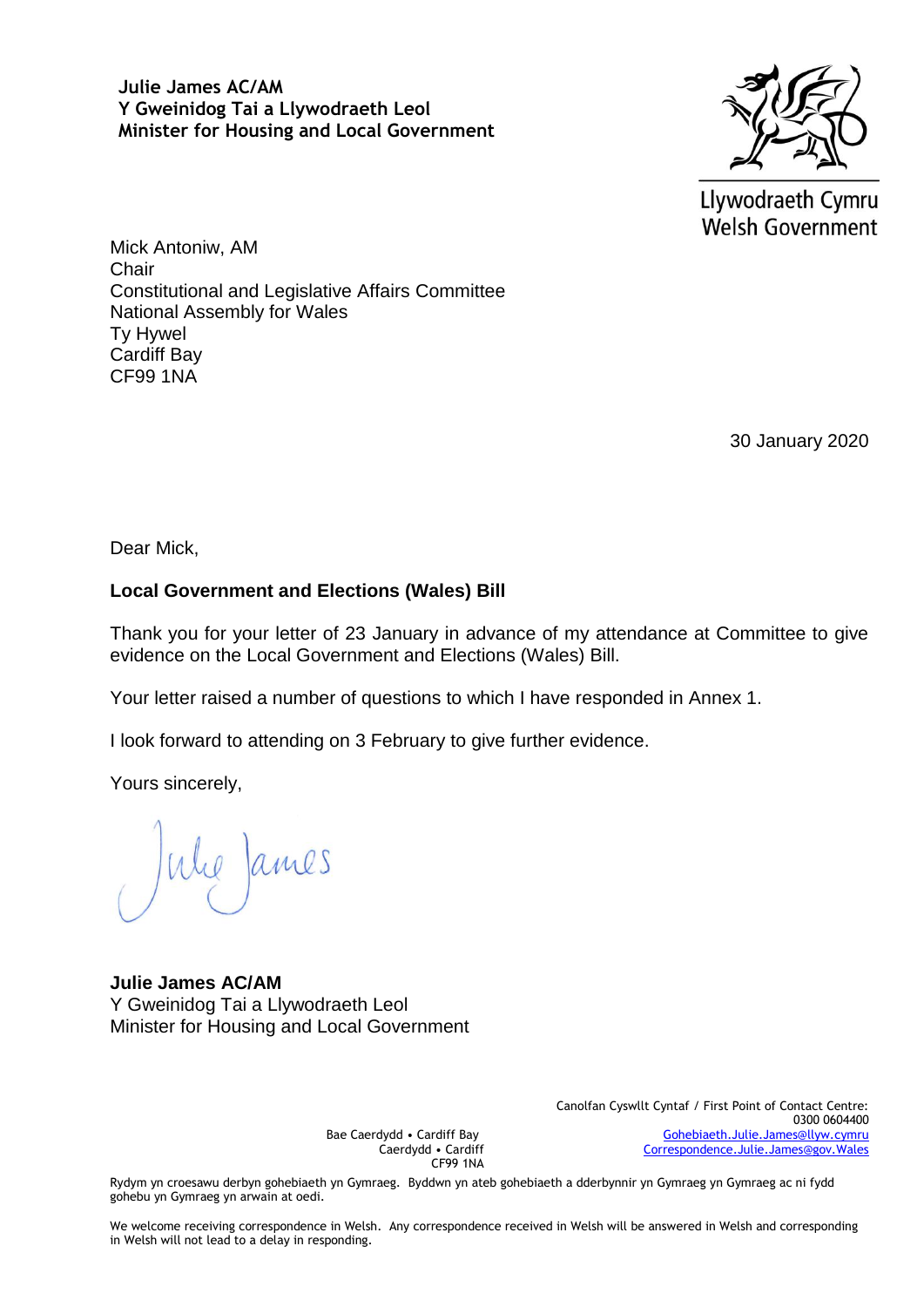# **Local Government and Elections (Wales) Bill**

### *Delegated powers*

## **1. Why is it appropriate to include 98 powers for the Welsh Ministers to make regulations, orders and directions, and to issue guidance?**

This is a large Bill covering a significant range of provisions which are often technical in nature. I consider the Bill to contain a proportionate number of regulation/order making powers which will be mainly used to prescribe technical matters or enable the making of detailed provision within the framework set out on the face of the Bill.

Where there is a power to make provisions of a more fundamental nature, these require the provisions to be subject to the affirmative resolution procedure.

In many instances, the subordinate legislation making powers allow the Welsh Ministers to respond to future circumstances, the precise nature of which cannot be foreseen at the time of making the primary provision. The Welsh Government has sought, as far as possible and appropriate to set out matters of detail on the face of the Bill, albeit with scope to tailor the application of such matters to take account of local circumstances and future developments. It also allows for matters of detail, particularly around operational matters, to be prescribed.

## **2. Do you believe that the correct balance has been achieved between what provisions contained on the face of the Bill and what has been left for secondary legislation?**

Our aim has been to set out as much detail on the face of the Bill as possible.

I consider the amount of detail on the face of the Bill to be balanced and appropriate for primary legislation. When dealing with matters as complex and as detailed as elections and local government, it would not be helpful to try to put everything on the face of the Bill. You simply cannot, on the face of a Bill, account for every option or circumstance which might arise in a situation provided for in the primary legislation. Trying to do so would lead to unmanageably lengthy, complex and prescriptive primary provision. The secondary powers sought by Ministers will enable them to take necessary and proportionate action as the need arises - within a clear framework provided in the primary legislation.

Powers have been taken to allow us to provide for the technical requirements.

In developing the subordinate legislation, the Welsh Government will work closely with stakeholders in order to ensure the provisions are relevant, valid and proportionate.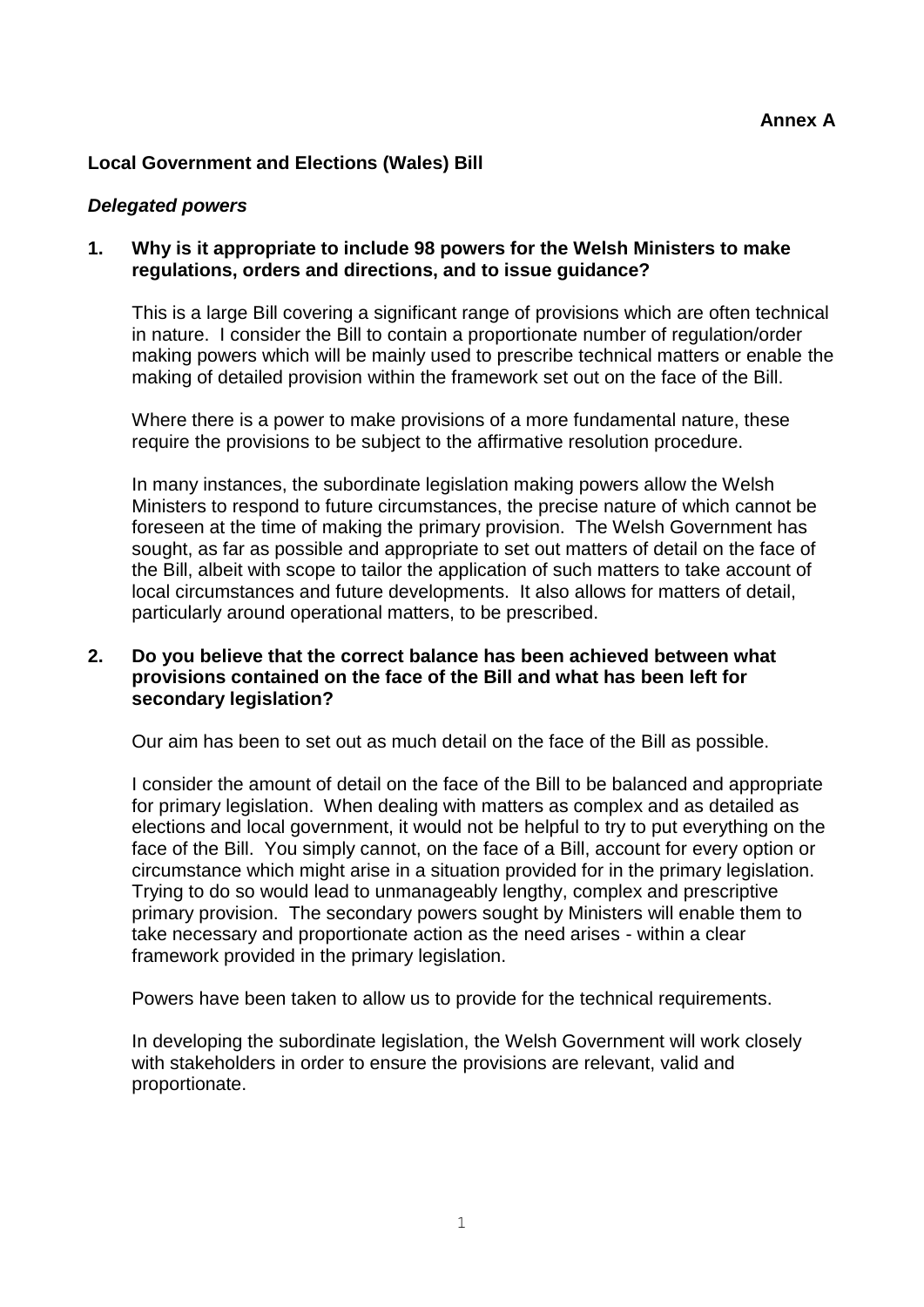## *Voting systems for elections to principal councils*

**3. Section 13(3) provides the Welsh Ministers with a wide power to make "any other provision for the conduct of elections of councillors for local government areas in Wales". Although it is subject to the affirmative procedure, can the Minister explain why this wide power is needed and what purpose it is intended to be used for?** 

Section 13 of the Bill amends the Representation of the People Act 1983 to enable the Welsh Ministers to prescribe rules for local government elections. Currently local elections in England and Wales apply the Parliamentary rules subject to adaptations – thereby limiting the rules the Welsh Ministers may prescribe. The new power will allow Welsh Ministers to set the rules for local government elections in Wales that deviate from Parliamentary rules allowing for the reflection of Welsh specific circumstances.

Such circumstances will include rules around:

- How an STV count is to be conducted as well the format of the ballot paper at an STV election etc.;
- The removal of the requirement for candidates in local government elections to provide a home address to be published.
- Potentially, the requirement that a principle council must publish, on its website, a statement for each candidate standing in a local government election; and
- Potentially, the requirement for candidates standing as "independent" in local government elections to provide, at the point of nomination, to declare whether or not they have been a member of a political party.

The powers under this section will also be used to support any additional changes needed as a result of the extension of the franchise to 16 and 17 year-olds and foreign citizens legally resident in Wales such as electoral forms.

## *Database of electoral information system*

**4. Section 18(1) provides the Welsh Ministers with the power to establish a database of electoral registration information. Such a register will retain personal information regarding the electorate without their explicit consent and therefore impacts on their private lives. The regulations made under this power may also permit the transfer of the information to prescribed third parties. Can the Minister confirm why this database is needed and why she considers it appropriate to use executive powers to create such a database rather than include details on the face of the Bill?** 

A database of electoral registration information would allow us to trial innovations in the way we vote and where we vote. It could also assist Registration Officers with administration, combining the electoral information held by each county, with a common format, making the management of the registers more efficient and accurate, facilitating piloting and making easier the process of splitting registers at elections which cross county boundaries

Changes are currently being made to electoral management software to allow the extension of the franchise in Wales and the reform of the annual canvass. The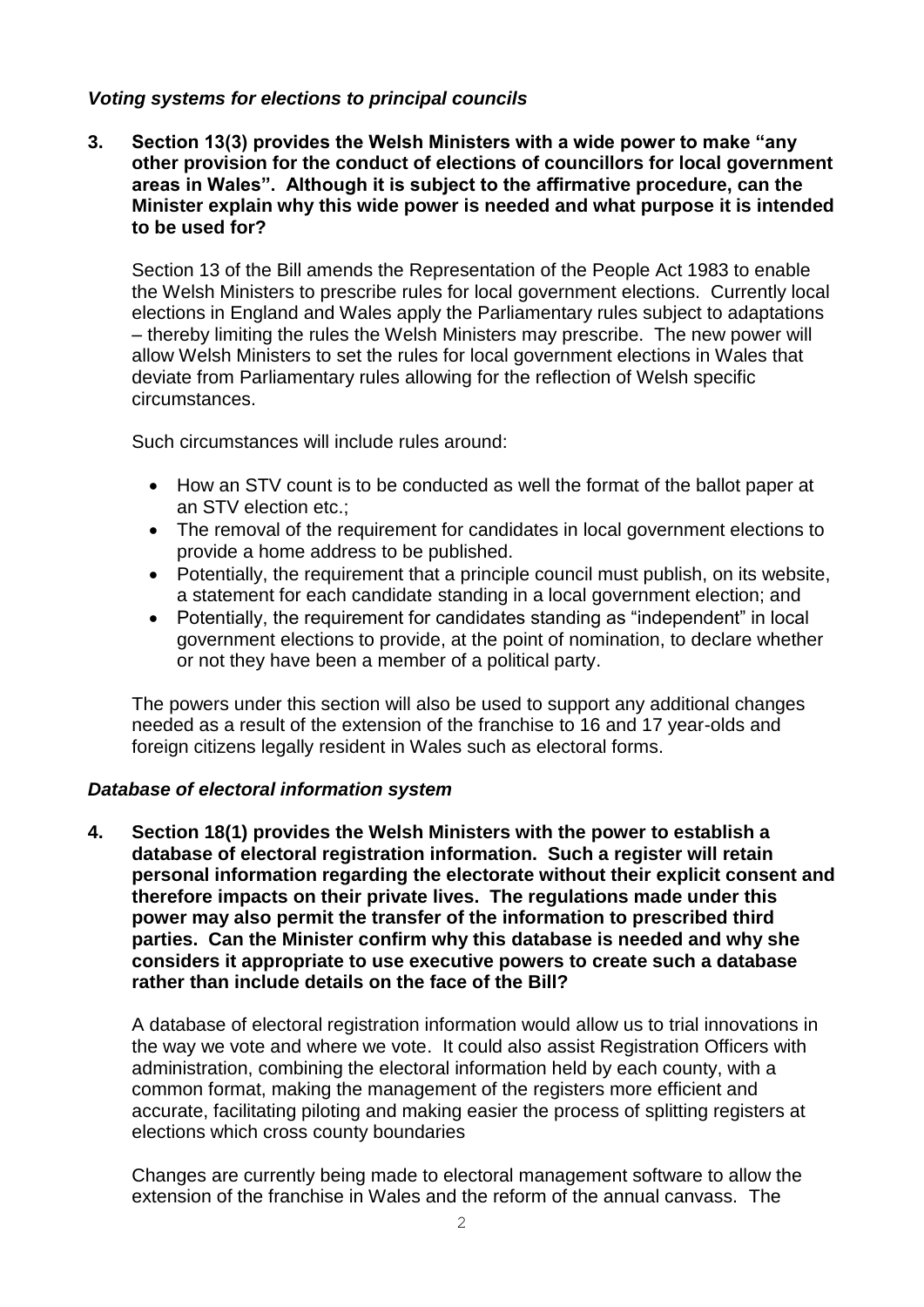database would need to work with this software and we would want these changes to bed in before we began any work on developing the proposals for the database. Any proposals to establish a database would likely be extensive and complex, and would need to be developed in close collaboration with stakeholders to ensure the database worked in the way we intended and in a way which would be of most use.

The available technology in this field moves forward at pace and we will want to be able to take on board any new innovations if the database was developed and establishing the data via regulations rather than through the Bill would enable these developments to be taken into account.

The provisions in the Bill around the creation of a database of electoral registration information are designed to be entirely compatible with existing data protection laws and with electoral law. If the database were to exist concurrently with electoral registers held by local authorities, those registering would be made entirely aware that their data would be held in two places. While the provisions allow for data to be shared with third parties, this would be strictly in line with the rules set out across the statue book on the collection, holding and sharing of electoral data.

## *Election pilot schemes*

## **5. Section 26(1) provides for an order to be made by the Welsh Ministers, without any Assembly scrutiny, for an election pilot scheme to be undertaken. Why is this power subject to no procedure?**

Any Order made under this power will be only be applied in circumstances where Welsh Ministers feel an electoral pilot would be of specific benefit to electors but no principal council is forthcoming. It is likely to be local in nature applying to a small number of principal councils at most. It will be followed by a statutory evaluation undertaken by the Electoral Commission, any long term changes resulting from such a pilot would be subject to full Assembly scrutiny.

## *General power of competence*

### **6. For what purposes do you intend to use the powers under section 35 of the Bill (in relation to amending/removing existing legislative restrictions on the use of the general power of competence or further restricting the general power of competence)?**

Regulations under section 35 would be used to remove limitations where it was considered that those limitations unduly or inappropriately limit the use of the general power. Regulations may also be made to subject the general power to additional limitations if situations were to arise where the power were being used in an inappropriate manner. Any regulations would be subject to consultation prior to being made.

It is difficult to precisely identify, in advance, particular circumstances which would require the power to be used however, examples where the equivalent powers in the Localism Act 2011 have been used include: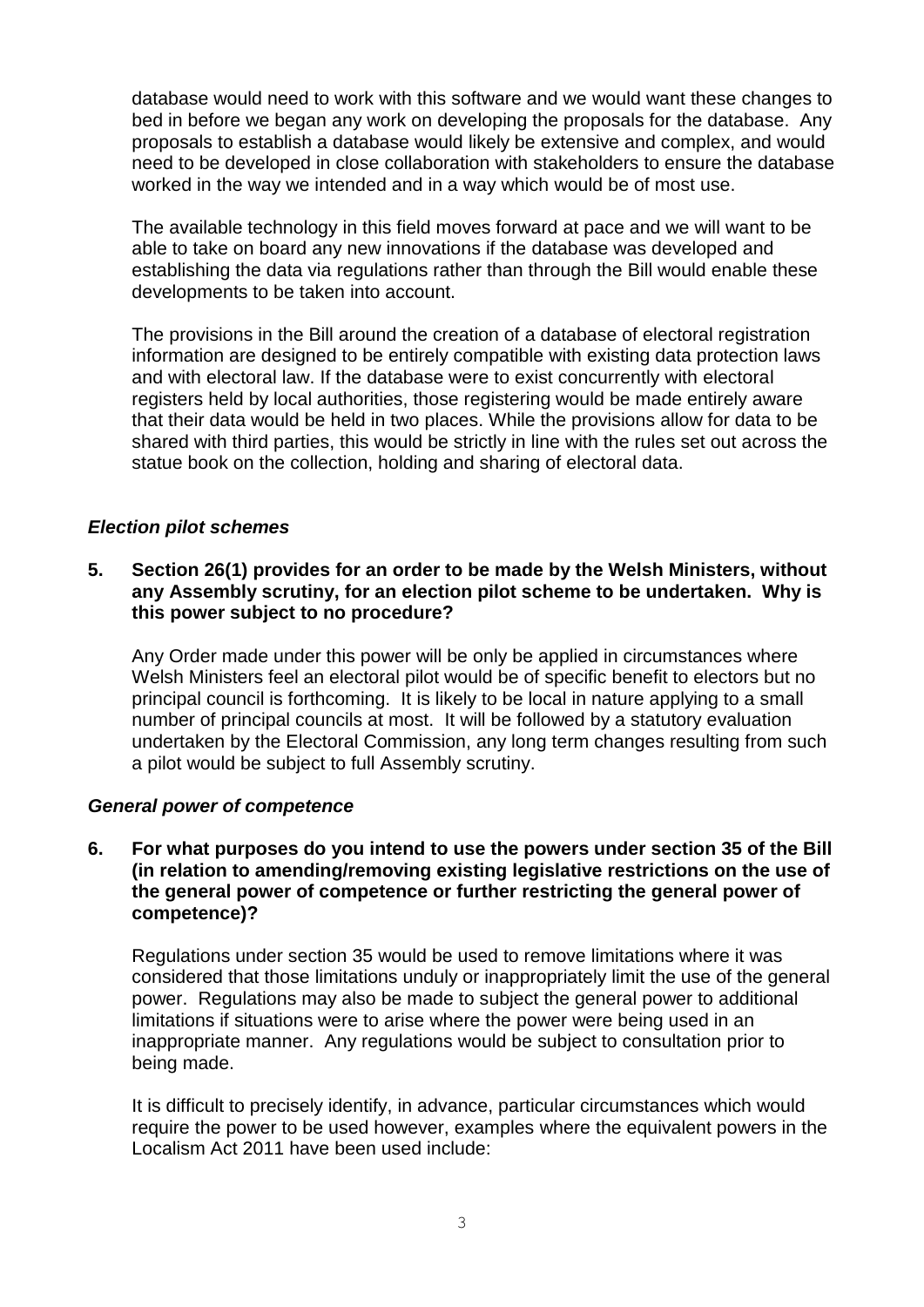- amending primary legislation to temporarily dis-apply provisions of an Act so as to allow Harrogate BC to host the Tour de France and Tour de Yorkshire events.
- prohibiting local authorities from charging local residents to enter recycling centres to deposit household waste. Local authorities sought to argue that certain of these centres were additional to (and therefore discretionary) to the centres they were required to provide under provision in the Environmental Protection Act 1990. THE UK Government disagreed and considered such action amounted to backdoor charges.

I intend to make use the powers in section 35 to make regulations prescribing conditions with which principal councils and eligible community council must comply prior to using the general power of competence for a commercial purpose.

It is my intention then when a council is contemplating exercising the general power for a commercial purpose, with the associated financial implications, they must do so with full understanding of the risks and consequences of doing so. It is proposed these regulations will require the preparation of a business case – this is a comprehensive statement of the financial and other implications of the intended activity, this business case will also require formal approval by the council. It is not intended that the business case would submitted to, or approved, by the Welsh Government. These regulations would be subject to consultation and the affirmative procedure before being made.

## **7. How does this sit with section 32 of the Bill (that the use of the general power of competence is subject to existing legislative restrictions)?**

Section 32 subjects the general power to limitations, namely pre-commencement and post-commencement limitations. Commencement in this context is the date on which this Bill is passed, which is published on the face of the legislation so is clear to see for anyone reading it.

The general power cannot be used to overturn any limitation or restrictions in existing legislation. For example, legislation in relation to statutory services, fees and charging, financial prudence or the form of a council executive constrains local authorities in various ways and it will not be possible for the general power to be used to circumvent these constraints. Any legislation passed after this Bill will limit the general power where the legislation makes specific references to the general power.

Any Regulations made under section 35 would remove limitation on the use of the general power or subject its use to additional limitations, these would be addition to the limitation set out in section 32.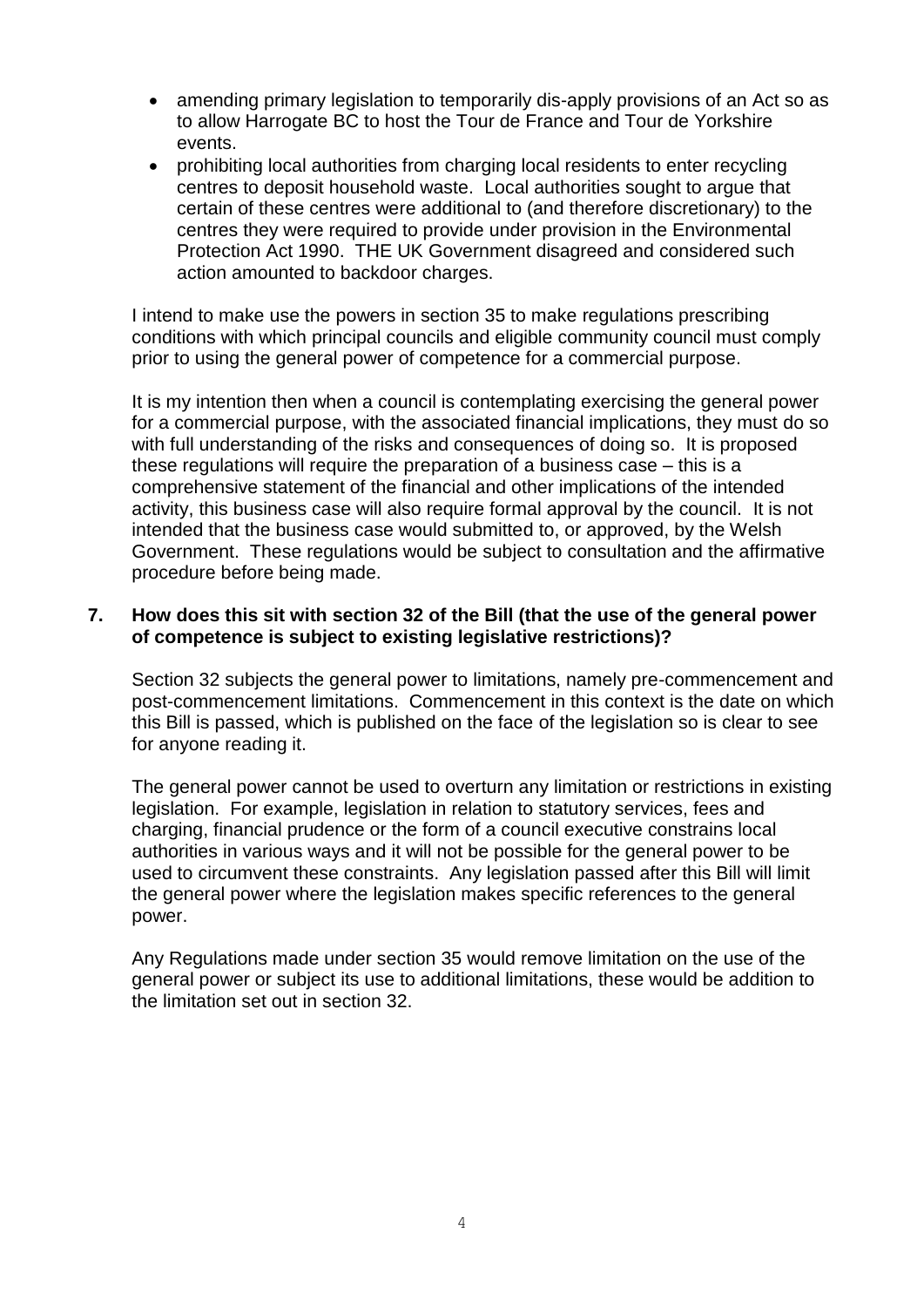## *Conduct of members*

**8. Section 67(2) provides the Welsh Ministers with the power to make regulations about the circumstances in which members of a principal council in Wales are to be treated as constituting a political group and in which a member of a political group is to be treated as a leader of the group. The Welsh Ministers are obliged to "consult such persons as they think appropriate" before making these regulations.** 

## **(i) Who do you propose to consult?**

Appropriate consultees would include local authorities, WLGA, monitoring officers and political parties. It is my intention to establish a small group of representatives from these interested parties to work with us on the development of these regulations and their practical implementation in local authorities.

## **(ii) Why is the regulation-making power subject to the negative procedure, rather than the affirmative, given that the content of such regulations could be politically sensitive and affect individual rights?**

I consider negative procedure to be appropriate for these regulations and in line with standard agreed practice. The substance of the duties placed on leaders of political groups in relation to standards of conduct is set out in full on the face on the Bill. These Regulations provide for detailed definitions of the circumstances in which a political group is defined and when a member is to be treated as the leader, this could change over time and require amendment.

## *Joint committee regulations*

**9. Section 82(1) gives the Welsh Ministers the power to amend by regulations, any regulations which establish a joint corporate committee. This power can be used to confer, modify or remove a function of a corporate joint committee, or "for any other purpose". Can the Minister explain what she envisages "any other purpose" will be and why this catch-all provision is necessary?** 

Section 82 makes provision for the amendment and revocation of CJC regulations already made under section 77 (requested) or section 79 (not requested). Section 82(1)(a)-(c) is concerned with adding, modifying or removing functions.Section 82(1)(d) relates to the other aspects of the joint committee regulations, i.e. those matters listed in section 81 and which are the constitutional, governance and operational arrangements of that CJC. The power in section 82(1)(d) is necessary to ensure that joint committee regulations can be amended to respond to any changes that are necessary to ensure that the CJC continues to operate correctly, efficiently and effectively.

The section will provide that Welsh Ministers may not confer a function on, or modify or remove a function of, a corporate joint committee (under 82(1)) without the consent of the principal councils unless it is a function mentioned in 79(3).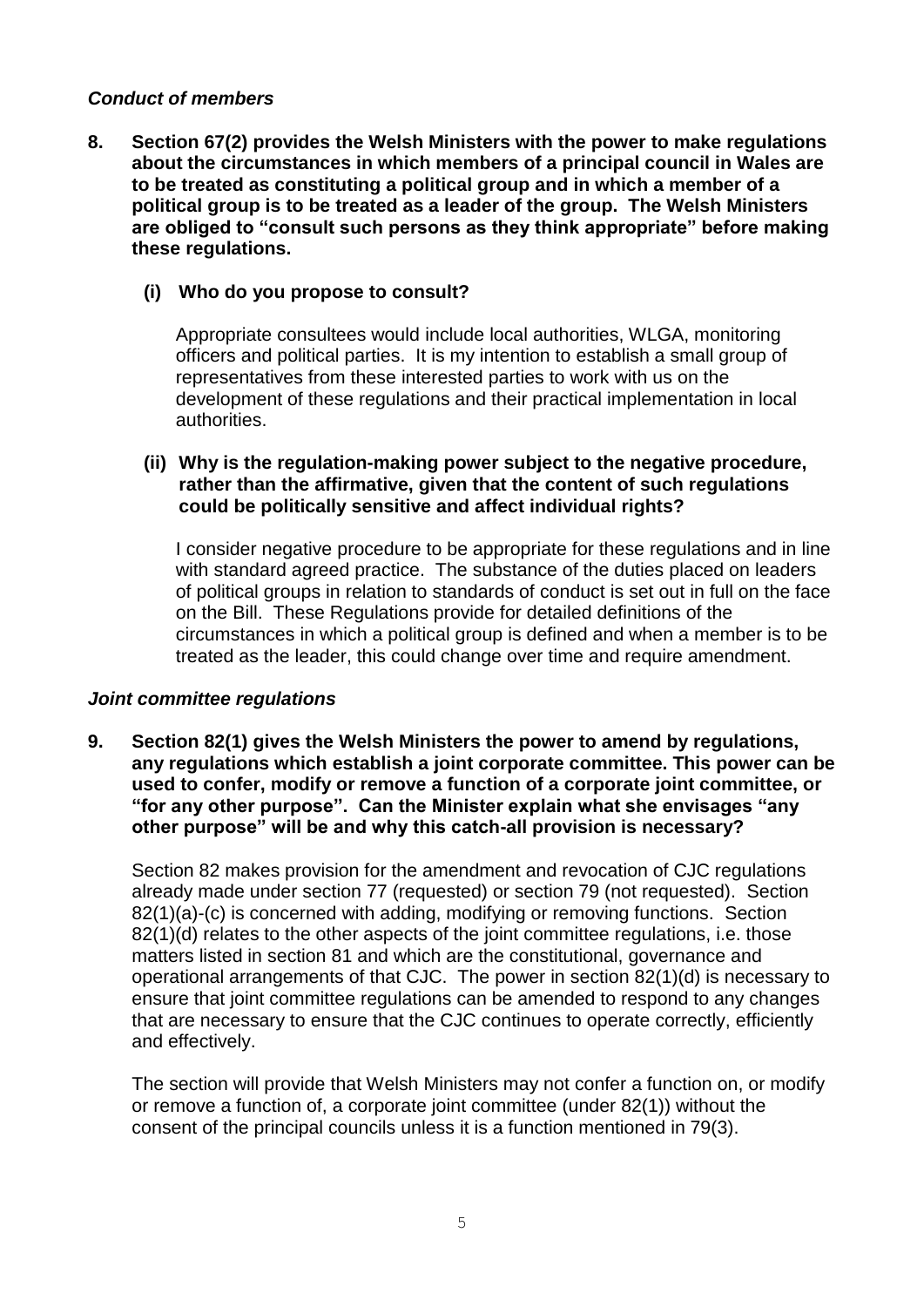**10. Section 84(1) permits joint committee regulations and any regulations made under sections 82 or 83 to amend, modify, apply, disapply, repeal or revoke any enactment (which includes primary legislation). Why is this provision subject to the negative procedure when it contains a Henry VIII power to amend, modify, apply, disapply, repeal or revoke primary legislation?** 

The power under section 84(1) relates to the scope of joint committee regulations (sections 77 and 79) and amending or supplementary regulations (sections 82 and 83 respectively), with each of these powers being subject to the affirmative procedure.

Section 84(1) sets out the scope of the above regulations but is parasitic on them, i.e. the affirmative procedure applies. It appears that the entry in the table of regulation making powers is incorrect it is my intention that the powers under section 84(1) will be subject to the affirmative procedure.

## **11. Can the Minister also explain how section 84 will work when used in conjunction with sections 82 or 83, when regulations made under those sections are subject to the affirmative procedure?**

Regulations made under sections 77 and 79 are "joint committee regulations". Section 81 makes provision for the content of those regulations.

Section 82 provides a power to amend joint committee regulations once made to ensure that the Welsh Ministers and local government can respond to any changes that are necessary to ensure that CJC's continue to operate correctly, efficiently and effectively both in terms of their governance and the exercise of their functions.

Section 83 makes provision for supplementary etc. provisions which may be necessary as a consequence of or to give effect to (initial) joint committee regulations OR amending regulations under section 82.

There is also a power to make standalone regulations of general application (see 83(3)).

Section 84 clarifies the scope of the above regulations and provides a further power to deal with potentially redundant provision on the statute book as they relate to Joint Transport Authorities and Strategic Planning Panels (see 22 below).

Each of these forms of regulations is subject to the affirmative procedure.

In terms of the procedure which applies to section 82 we intend to table stage 2 amendments to clarify the process by which an application to amend joint committee regulations may be made.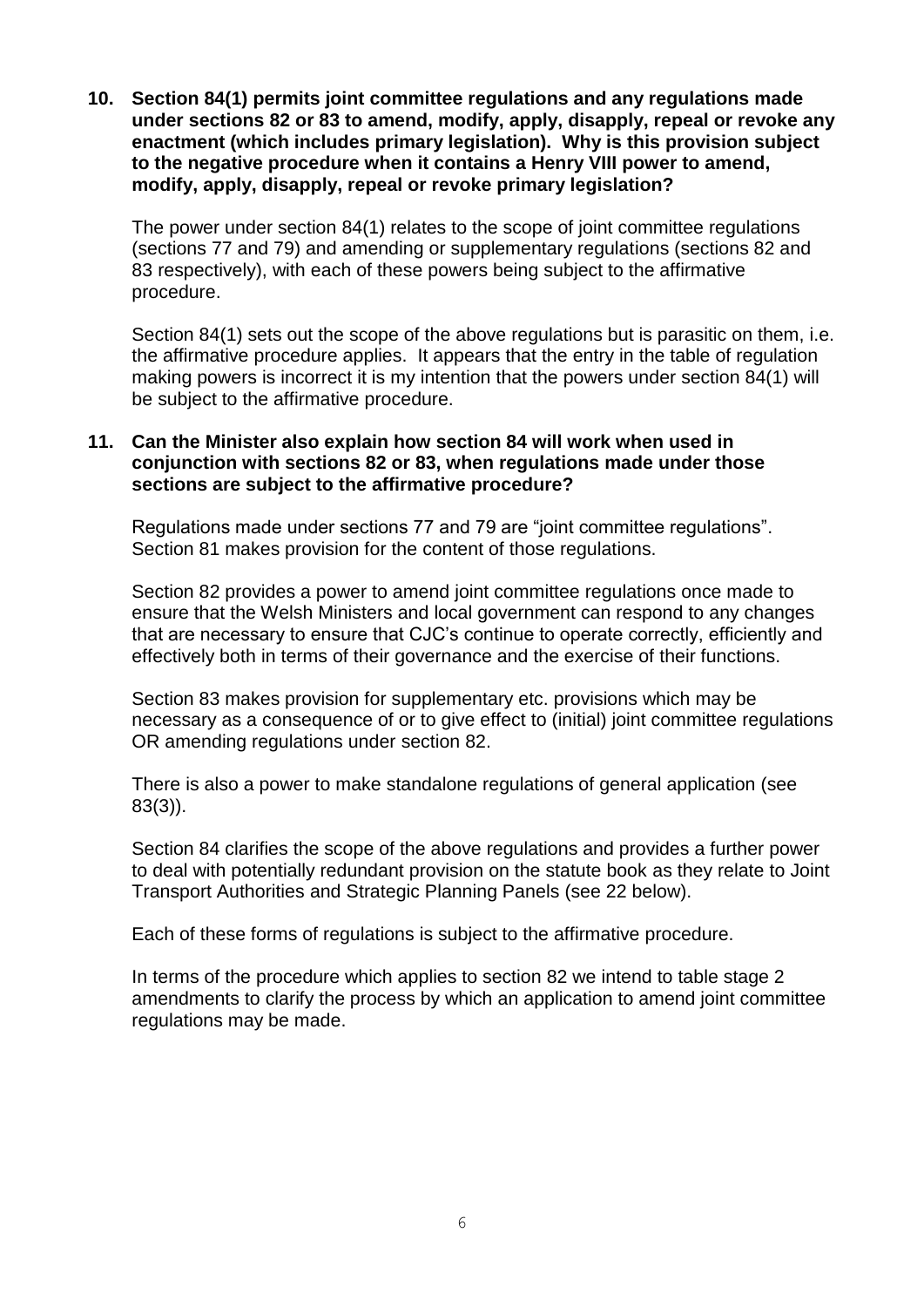**12. Section 84(2) gives the Welsh Ministers the power to amend, modify, apply, disapply, repeal or revoke any enactment (which includes primary legislation) in relation to any enactment for the purposes of, or otherwise in connection with, Part 5 of the Bill which deals with corporate joint committees. This is a very wide power, so can the Minister explain why this is required and what she envisages that this power will be used for?** 

The power under section 84(2) is intended to deal with the need to revoke specific enactments as a consequence of the creation of CJC's but which do not necessarily relate to CJC's, i.e. revoking provisions that relate to joint transport authorities and strategic planning panels. The power to amend enactments in section 82(1) is tied in to the various *vires* in the Part to: establish a CJC; amend Regulations which establish a CJC; make supplementary etc. provision in relation to a particular CJC or more generally for the purposes of or in consequence of regulations establishing CJCs.

It is not clear that these *vires* would, beyond doubt, allow the Welsh Ministers to make Regulations which amend the law to, for example, abolish the powers to create JTAs generally or Strategic Planning Panels generally (which will of course also involve consideration of the abolition of any existing such bodies).

Section 84(2) is a wide power which will allow the Welsh Ministers to do these things but, because such regulations must relate to the part, it still has a sufficient level of constraint to ensure that it is proportionate and constitutional.

- **13. Section 86 obliges principal councils and corporate joint committees to have regard to any guidance issued by the Welsh Ministers in relation to Chapters 3- 5 of Part 5 of the Bill.** 
	- **(i) Can the Minister explain what this wide power to issue guidance is intended to cover and why specific reference to what the guidance will cover is not made on the face of the Bill?**

The guidance is intended to facilitate the application of this part to CJC's established by the Welsh Ministers and at the request of principal councils. It will need to address a host of circumstances which may well differ. It would be impracticable and completely unhelpful for all concerned to try to translate the level of detail and the degree of flexibility afforded by guidance into provision on the face of a Bill – which could easily then become too prescriptive.

## **(ii) Given the wide remit of the power, does the Minister agree that an Assembly procedure should be applied to any guidance issued under it?**

The power to issue guidance is intended to facilitate the application of the part and the implementation of the legislation or regulations, it is largely concerned with process and, as such, it is not considered appropriate for it to be subject to Senedd procedure.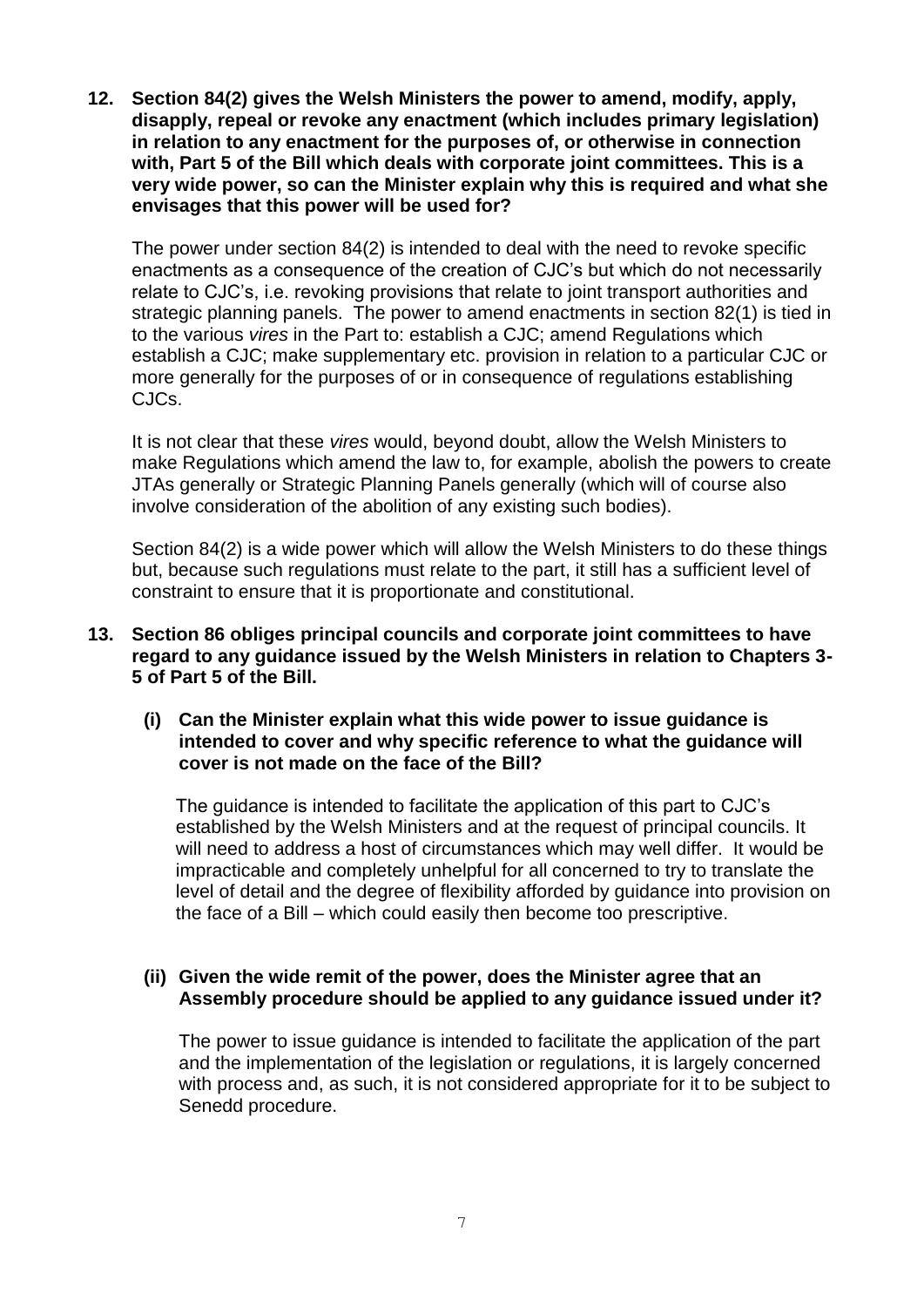## *Panel assessments of performance*

- **14. Section 93(1) enables the Welsh Ministers to make regulations using the negative procedure for, amongst other things, the appointment of members of panels to carry out performance assessments of principal councils, and fees to be paid to such members.** 
	- **(i) Can the Minister explain what steps will be taken in these regulations to ensure the independence of the members of the performance assessment panels and why such independence is not enshrined on the face of the Bill?**

The performance and governance provisions in the Local Government and Elections (Wales) Bill are aiming to secure cultural change, and central to this will be supporting and enabling local government to take greater ownership of their own performance.

The provisions in the Local Government and Elections Bill under section 93 give the Welsh Ministers powers to make regulations for and in connection with the appointment of panels if necessary. Our intention however, in line with the overall approach to part 6, is to issue statutory guidance initially on the panels, supporting each principal council to take ownership of its approach to performance and governance.

The statutory guidance will set out more detail on appointing a panel, and local government will be required to have regard to this. The statutory guidance will emphasise the need to ensure independence. For example, it will be expected that a panel member should have sufficient detachment from the council to reach impartial, objective conclusions about how the council is meeting the performance requirements. We think that to be most effective, the panel should have a mix of experienced senior officers, councillors and others who work with local government to ensure councils get the most appropriate challenge, support and constructive recommendations.

My intention is that the guidance will set out that any panel should include as a minimum:-

- An independent chair who is not currently serving in an official or political capacity within local government;
- A peer from the wider public, private or voluntary sectors;
- A serving local government senior officer, likely to be equivalent to chief executive or director; and
- An elected member.

It is intended the statutory guidance will support principal councils to ensure the panel has a range of practical experience, knowledge and perspectives, has integrity, provides independent external challenge and that the assessment can help support a council's improvement journey. My officials are working with local government officers and other stakeholders to develop the detail of how the new system will operate, well in advance of implementation. We want to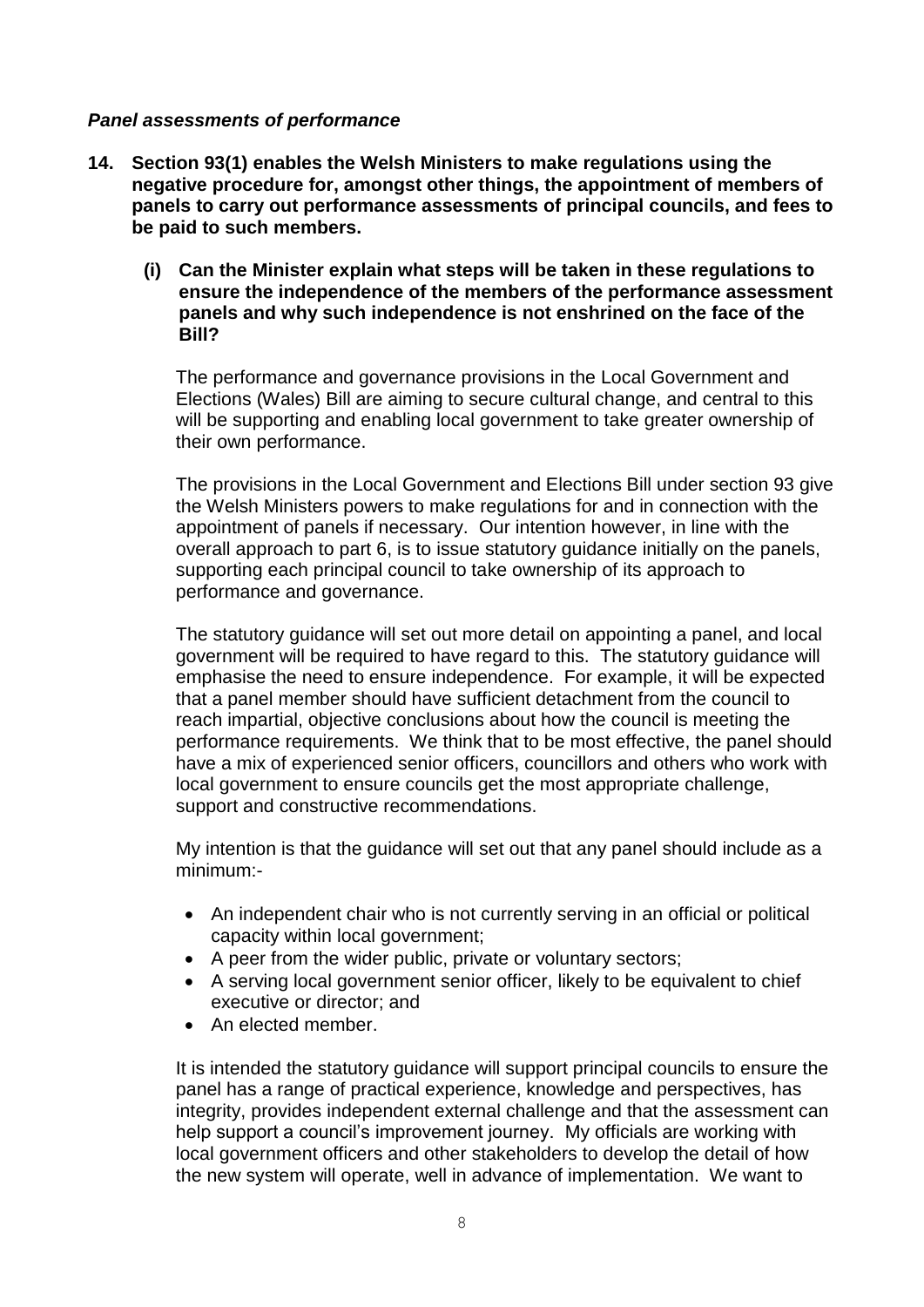ensure that this is something which is valuable for local government and provides a meaningful opportunity to continually strengthen councils.

I have also committed to fund a WLGA led improvement and support programme which will support local authorities to implement the new regime and help to identify appropriate panel members.

## **(ii) Can the Minister also explain why she considers that regulations setting the fees to be paid to panel members will not be subject to the affirmative procedure?**

The details in respect of the duty on principal council to arrange a panel performance assessment are set out clearly in section 91 of the Bill. Any regulations made under section 93 are intended to set out the necessary technical and procedure detail including the payment of fees.

Therefore, we do not believe that the affirmative procedure is necessary for these regulations.

#### *Powers of the Welsh Ministers to amend enactments and confer new powers*

**15. Section 109(2) enables the Welsh Ministers to make provision in regulations conferring on any or all principal councils any power which the Welsh Ministers consider to be necessary or expedient to permit or facilitate compliance with Chapter 1 of Part 6 of the Bill (performance, performance assessments and intervention for principal councils). Can the Minister explain why it is necessary to use the word "expedient" here and why "necessary" is not sufficient?** 

Section 109(2) will enable Welsh Ministers to confer new powers on one or more principal councils, if they consider those powers to be either necessary or expedient. Some new powers for principal councils may not be absolutely "necessary" to enable compliance with Chapter 1 of Part 6, but may still be desirable to facilitate compliance, and this is why the term "or expedient" is needed in this section.

The nature of support provided, and the circumstances in which an inspection or an intervention takes place will be different in each case. In order to respond to the individual and particular issues faced by a principal council, the power has to be sufficiently broad to accommodate each individual circumstance as it may arise.

A power to make regulations to confer new powers on principal councils but only if they are deemed "necessary" would be too narrow. This power replicates the power under section 31 of the 2009 Measure which enabled Ministers to do the same things in relation to securing continuous improvement. We have never used these powers but when the new approach was being developed it was felt appropriate to replicate them to future proof the new approach.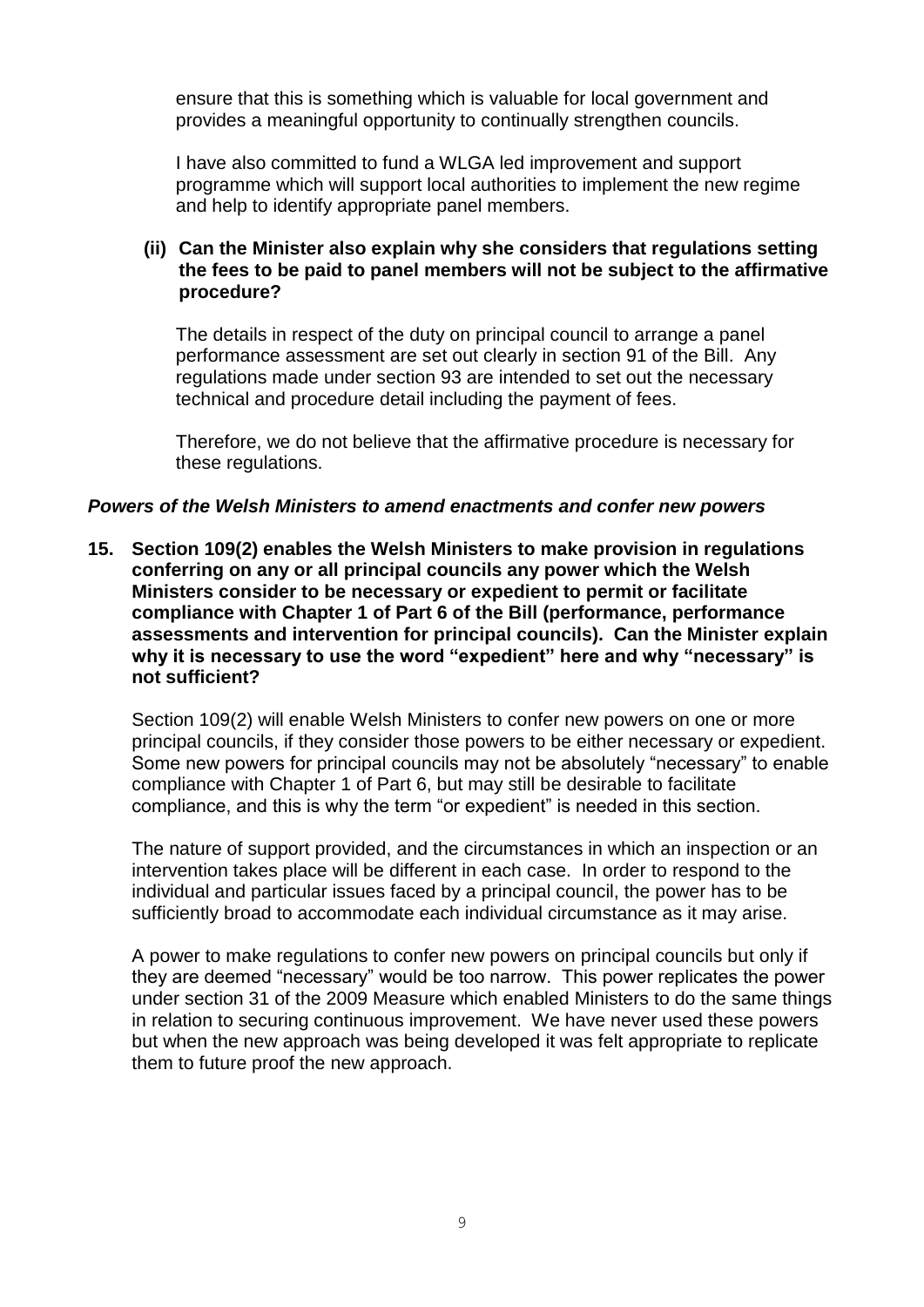# *Voluntary mergers of principal areas / Restructuring of principal areas*

- **16. Section 122 obliges principal councils to have regard to any guidance issued by the Welsh Ministers about the making of a merger application between two or more principal councils. This provision has retrospective effect, so principal councils may satisfy this obligation by having regard to any guidance which is issued before section 122 comes into force, where such guidance has been expressly issued for the purposes of section 122. The Explanatory Note sets out what should be covered by this guidance, but this is not included on the face of the Bill.** 
	- (i) Can the Minister explain why the detail from the Explanatory Note is not included on the face of the Bill?

The guidance will need to address a host of circumstances which may well differ from council to council. It would be impracticable to try to translate the level of detail and the degree of flexibility afforded by guidance into provision on the face of a Bill – which could easily then become too prescriptive. The examples given in the Explanatory Notes are for explanatory purposes.

(ii) Can the Minister also confirm when she expects to issue guidance for the purposes of section 122 and why such guidance is not to be laid before the Assembly, given that it can be issued before the statutory power to do so comes into force?

I expect to issue guidance shortly. It is standard practice for there to be no procedure for the issue of guidance; this guidance is intended to support councils in implementing the legislation so will highlight good practice and be technical and procedural in nature. To lay guidance in the Assembly would be time consuming and serve little to no benefit.

**17. Section 123(1) provides the Welsh Ministers with the power to make regulations which merge two or more principal councils. There is no requirement on the face of the Bill for the Welsh Ministers to undertake any public consultation prior to making such regulations. Although section 121(1)(a) requires a principal council to consult local people prior to making a merger application, there is nothing on the face of the Bill to require confirmation that this has been done fully and properly before merger regulations are made. Can the Minister explain how she proposes to ensure that members of the public are fully and properly consulted before any merger regulations are made?** 

Section 121(1)(a) states that before making a merger application, the principal councils involved in the potential merger must consult local people in their areas. That is an unambiguous requirement. If applicants are unable to demonstrate that they have consulted local people, Ministers will not proceed with the application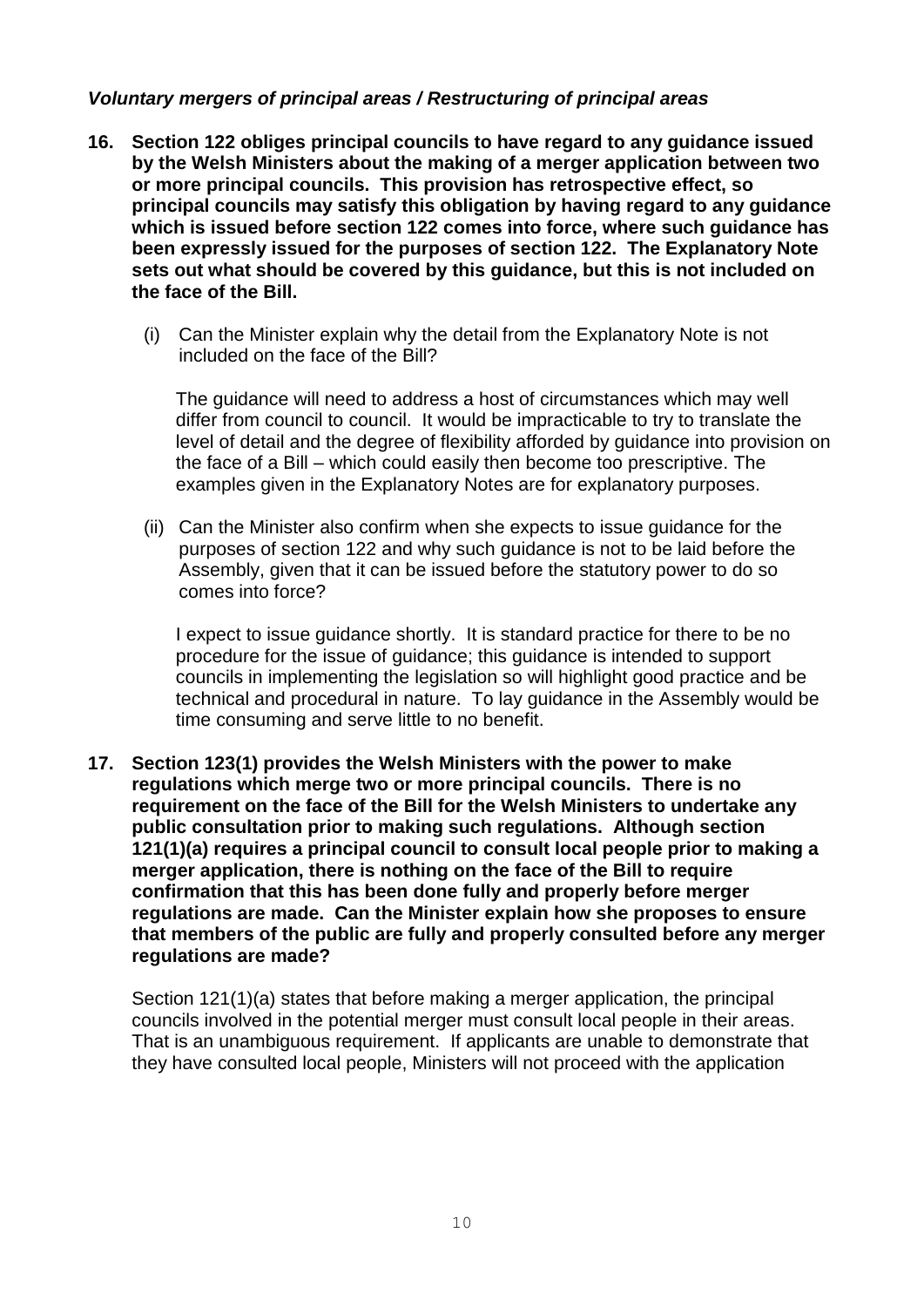- **18. Why is the restriction set out in the Explanatory Memorandum in relation to section 126(4), that the Welsh Ministers may only use the power to direct a principal council as to the appointment of a returning officer if merging councils have themselves failed to appoint a returning officer for the first elections to the new council, not reflected on the face of the Bill?**
- **19. Why is the restriction set out in the Explanatory Memorandum in relation to section 127(2), that the Welsh Ministers may only use the power to direct a principal council to take action to facilitate the effective transfer of staff, property etc. in a merger where merging councils are themselves failing to take such effective action, not reflected on the face of the Bill?**
- **21. Why is the restriction set out in the Explanatory Memorandum in relation to section 134(4), that the Welsh Ministers may only use the power to direct a principal council to take action to facilitate the effective transfer of staff, property etc in a restructuring where restructuring councils are themselves failing to take such effective action, not reflected on the face of the Bill?**
- **23. Why is the restriction set out in the Explanatory Memorandum in relation to section 139(1), that the Welsh Ministers may only use the power to direct a principal council to provide them with information relating to a transfer of functions between councils where a principal council does not voluntarily provide the specified information, not reflected on the face of the Bill?**
- **24. Why is the restriction set out in the Explanatory Memorandum in relation to section 140(1), that the Welsh Ministers may only use the power to direct a principal council to provide bodies specified by the Welsh Ministers with information relating to a transfer of functions between councils where a principal council does not voluntarily provide the specified information, not reflected on the face of the Bill?**
- **32. Can the Minister explain why the power to direct a transition committee for merging or restructuring councils to exercise its functions in accordance with the direction, as set out in paragraph 7(1) of Schedule 10, is not expressly subject to the limitation, as set out in the Explanatory Memorandum, that the power will be used when it is considered that a transition committee has been negligent or tardy in its responsibility?**

Each direction power needs to be able to respond to a range of relevant circumstances. The Explanatory Memorandum provides some illustrative – not detailed - examples of when each power of direction might be used, within the framework set out in the relevant provisions on the face of the Bill. Given the circumstances where these directions might be used, it would require provisions of significant length and detail and even then it would be impossible to foresee all eventualities which might need to be covered.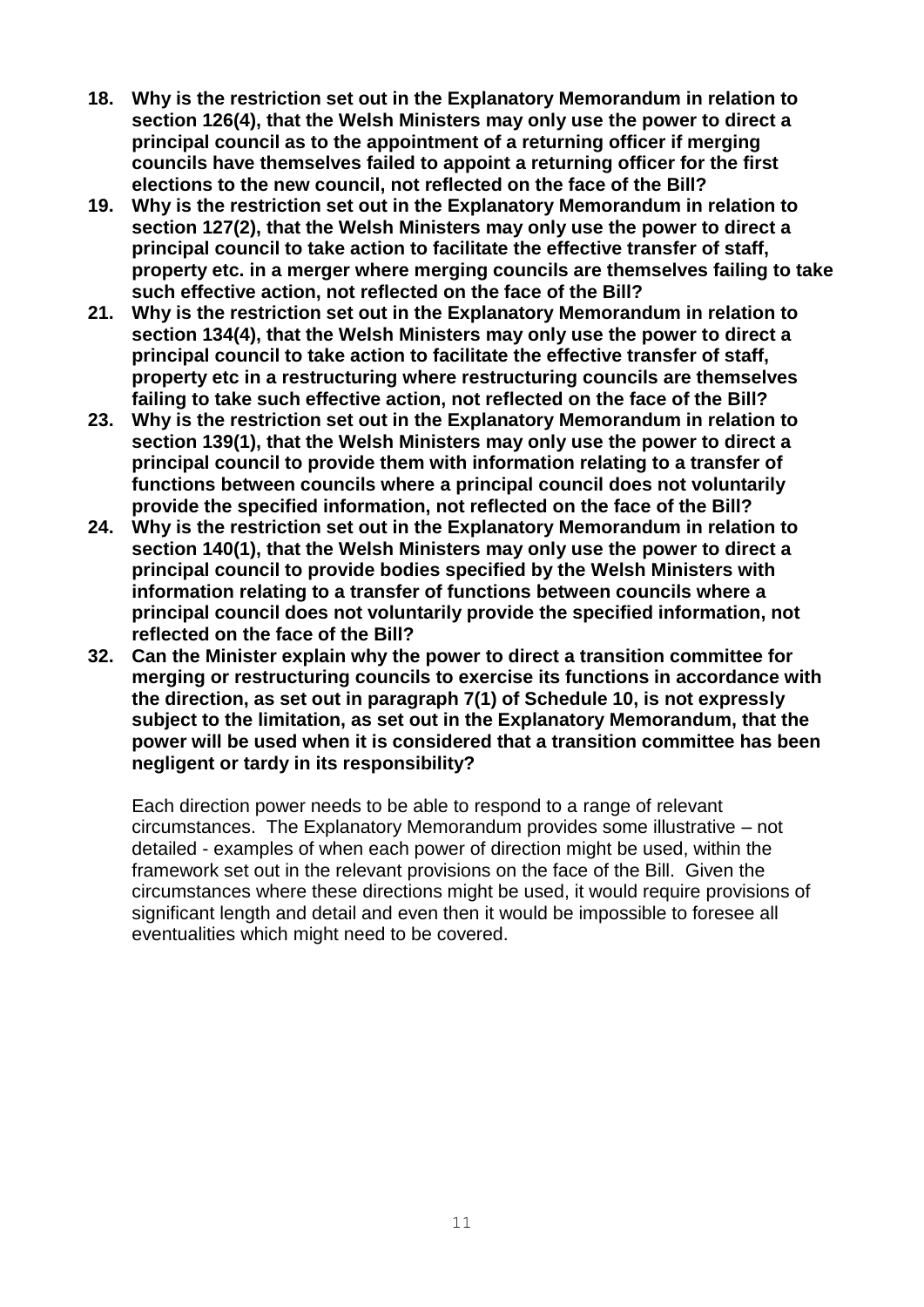**20. Section 130 gives the Welsh Ministers the power to make restructuring regulations, following receipt of a special report from the Auditor General for Wales or an abolition request from a principal council. There is no requirement on the face of the Bill for any public consultation or notification (other than the publishing of an abolition request or a notice of receipt of a special report or abolition request by the Welsh Ministers) prior to any restructuring regulations being made. Can the Minister explain what public involvement is envisaged in relation to any restructuring of a principal councils and why this is not set out on the face of the Bill?** 

Section 128(4) states that, as one of the conditions which must be satisfied before they may make restructuring regulations under section 130, the Welsh Ministers must consult the council under consideration, every other principal councils whose area may be affected by a restructuring and "such other persons as the Welsh Ministers consider appropriate". The last element covers everyone who might be affected or have an interest, including members of the public.

The requirement is reinforced by the requirement in section 146(2)(b)(i) that Ministers, when laying a proposed draft of restructuring regulations in the Senedd, must also lay a statement "giving details of the consultation" undertaken under section 128(4). If Ministers do not undertake a comprehensive consultation under section 128(4) or the statement under section 146(2) suggests the consultation was inadequate, Ministers will be leaving themselves open to judicial review.

**22. Section 137(6) provides a power to the Welsh Ministers to reset the start date for the Local Democracy and Boundary Commission's next 10-year electoral arrangements review period and allows them to change the length of the review period. Given the potential effect of either resetting the start date of a review period or extending such a period, why are these regulations not subject to the affirmative procedure?** 

The power merely enables the Welsh Ministers to re-set the start date for the Local Democracy and Boundary Commission's 10-year period for reviewing the electoral arrangements of all principal councils, something the Commission sought in their evidence to the Equality, Local Government and Communities Committee. The 10 year period is a requirement under section 29 of the Local Government (Democracy) Act 2013. If the Commission has had to do initial reviews for a new council or one changing its voting system, it may make sense for the start of the 10-year period to be re-set so the Commission doesn't do nugatory work or have to rush a review through.

This is an entirely technical detail which has absolutely no effect on the scope, purpose or the application of the provision in section 29 of the 2013 Act. I consider that the negative procedure is entirely appropriate for the circumstances in which this power would be used.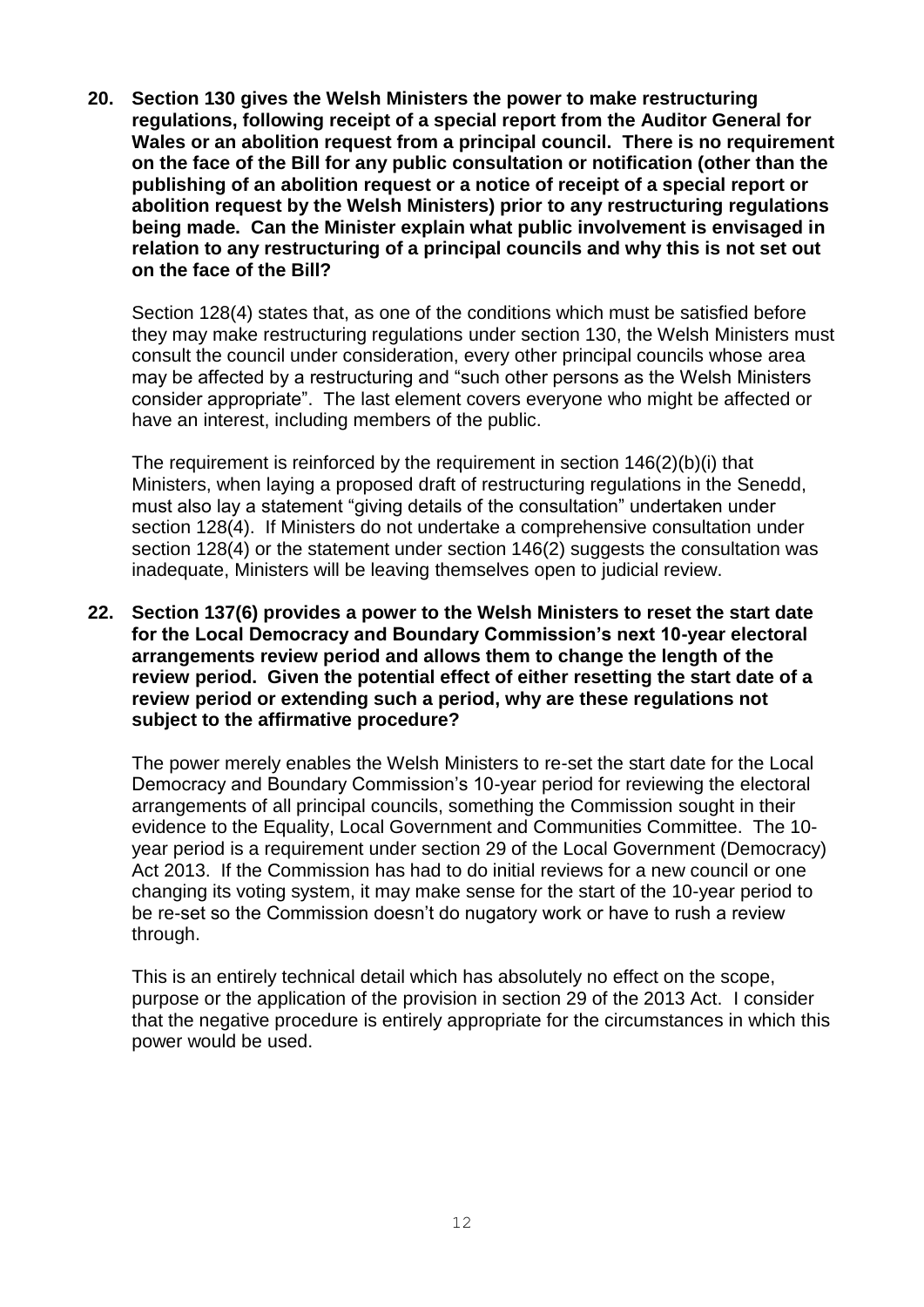**25. Section 145(3) enables the Welsh Ministers to make regulations of general application to deal with consequences which may have an impact beyond the merger or restructuring provided for in specific merger or restructuring regulations. Such regulations may make supplementary, incidental, consequential, transitional, transitory or saving provision. This is a broad power – why is it necessary and could it be used more broadly than she intends?** 

Principal councils are large, multi-functional institutions, governed by a vast range of statutory constitutional provision, exercising a significant range of statutory functions and with a host of statutory responsibilities for their staff, property, local people and historic rights and privileges. You could not hope to cover all the statutory provision needed to merge or restructure a principal council in one piece of legislation. Hence the need for powers to make supplementary, incidental, consequential etc. provision.

The scope for using such powers is confined by subsections 3(a) and (b); they can only be used for the purposes or in consequence of merger or restructuring regulations or to give full effect to merger or restructuring regulations. Section 145(5) lists some of the types of provision which might be included in regulations made under section 145(3) – although it is not and could not be, exhaustive.

Any regulations made under section 145(3) are subject to affirmative resolution.

## *Local Democracy and Boundary Commission*

**26. Can the Minister explain whether she intends to issue statutory guidance to the Local Democracy and Boundary Commission regarding the appointment of its Chief Executive of the Local Democracy and Boundary Commission, and, if so, whether this will be prescriptive guidance which may negate the removal of the requirement upon the Welsh Ministers to make such appointment? Why does the Minister feel that no Assembly procedure is appropriate for this guidance?** 

It is intended to issue statutory guidance in this area, which will be developed in conjunction with the Local Democracy and Boundary Commission for Wales. We will want to address any areas for which the Commission feel they might find guidance helpful. In particular it will be important for there to be clarity about the circumstances in which Welsh Ministers might seek to assist the Commission by recruiting to the post of Chief Executive due to a prolonged vacancy at that level.

It is standard practice for there to be no procedure for the issue of guidance. As the guidance is intended to provide support about the process to be adopted when appointing a chief executive, an Assembly procedure is not considered appropriate. To lay guidance in the Assembly would be time consuming and serve little to no benefit.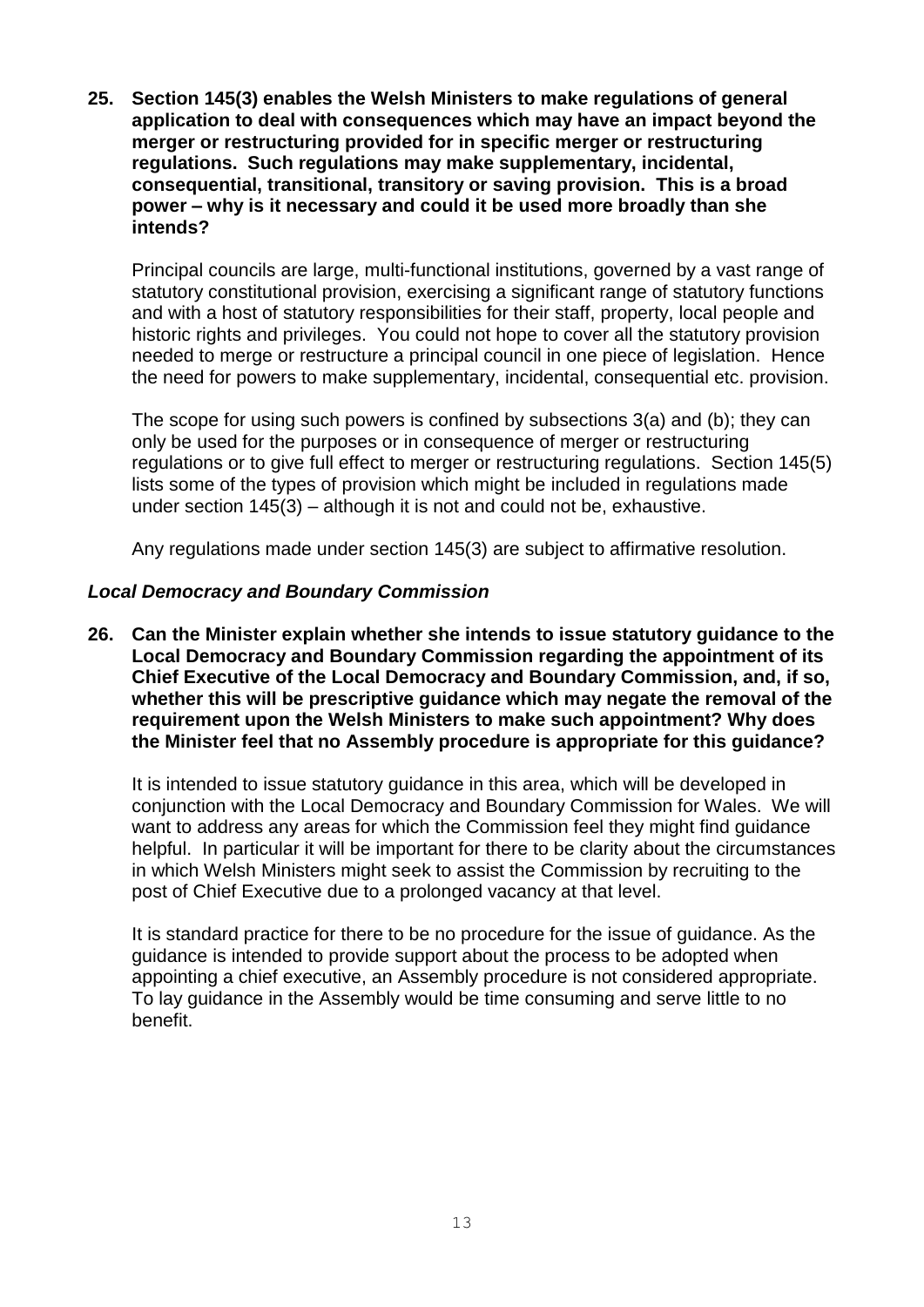#### *Commencement*

**27. Section 171(6) enables the Welsh Ministers to make orders providing for commencement of the remaining provisions in the Bill. This committee's previous recommendations on this matter on other Bills have been that commencement orders that include 'transitory, transitional or saving provision' should be subject to the negative procedure. What assessment was undertaken before the 'no procedure' Assembly procedure was specified for the Order making power under section 171(6)?** 

The inclusion of a power to make transitional, transitory and saving provision in a commencement order is in line with standard Welsh Government practice, as set out in the published Legislation Handbook. In recent years every Assembly Act with a commencement order provision (including the Assembly Commission's Senedd and Elections (Wales) Act) has included such a power, because it will generally be useful or even essential. The nature of the issue means that it is not always possible to predict the circumstances in which the power may need to be exercised.

In respect of the Assembly procedure, it is normal practice, again as set out in the legislation handbook that commencement orders are not subject to any Assembly procedure

## *Schedules*

**28. Paragraphs 9 and 10 of Schedule 1 provide the Welsh Ministers with regulation making powers to make provision for the electoral arrangements for an area that is under review. Given the significance of amending electoral arrangements, why does the Minister believe that it is appropriate to specify no Assembly procedure?** 

These are local regulations for the making of electoral arrangements; it is a long established practice that electoral arrangements regulations are not subject to any procedure. The powers and procedures set out in the Bill are based on the existing powers to change electoral arrangements under the Local Government Act 1972 and the Local Democracy (Wales) Act 2013. Orders and regulations made under those Acts have never been subject to a procedure.

**29. Paragraph 2(4) of Schedule 2 provide the Welsh Ministers with regulation making powers to combine elections of councillors of a Welsh principal council and elections of councillors of a community council if they are held on the same day. This includes the power to modify any relevant provision in the Representation of the People Acts which relates to such elections. Why does the Minister think that this is an appropriate use of a Henry VIII power?**

The Bill inserts new sections 36A and 36B into the Representation of the People Act 1983. These sections broadly replicate section 36 of the 1983 Act (with additional powers for the Welsh Ministers). These enable the Welsh Ministers to make rules in relation to the conduct of local government elections in Wales. Paragraph 2(4) of Schedule 2 to the Bill inserts new section 36B into the 1983 Act. This requires county and community council elections to be combined if they are held on the same day. It also enables the Welsh Ministers to make provision in connection with such combination of elections including modifying provisions in the Representation of the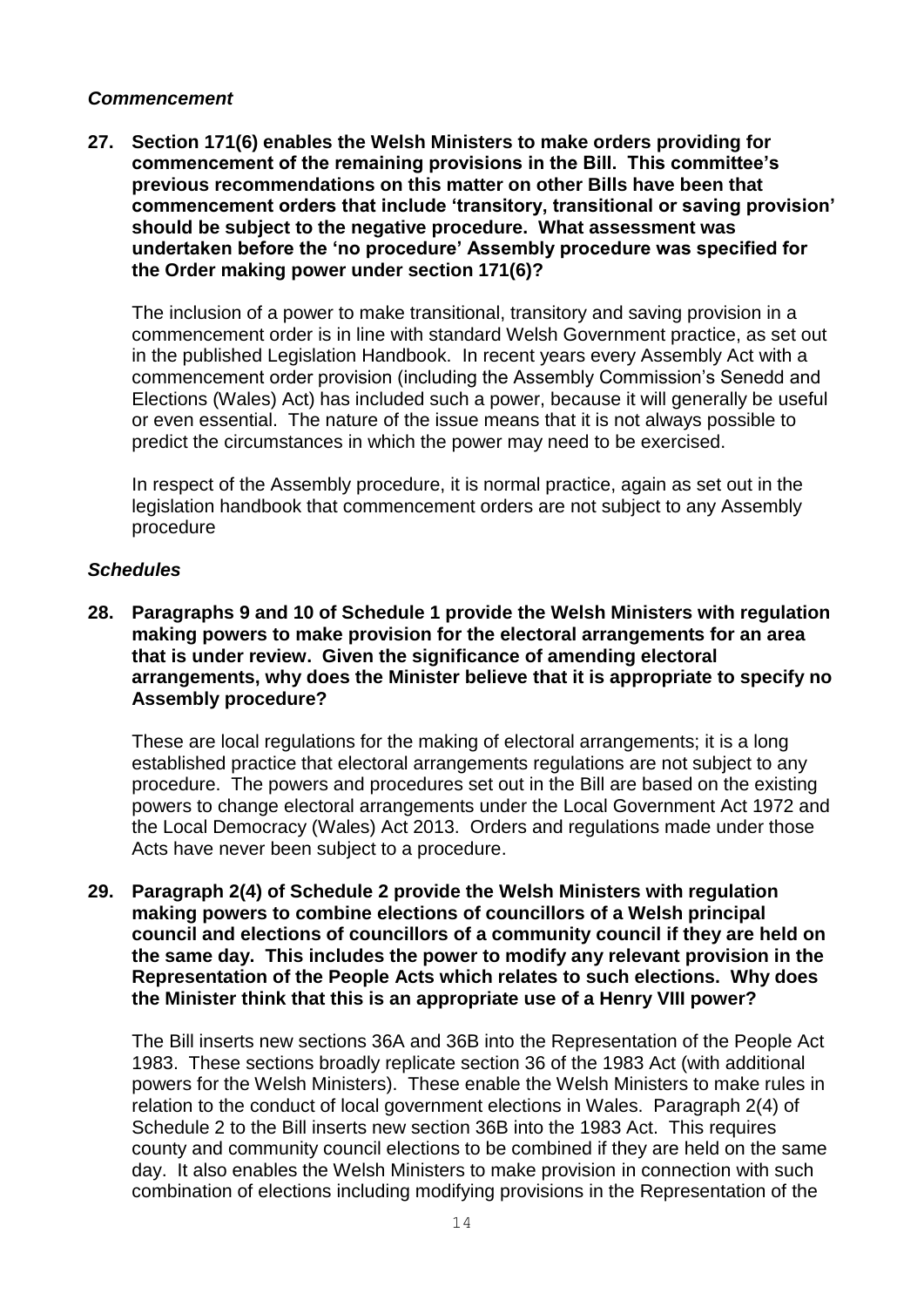People Acts. This is identical to the power that the Welsh Ministers already have in section 36(3C) of the 1983 Act which we are proposing to replicate.

There are existing Regulations that have made minor modifications to the Representation of the Peoples Acts where such polls are combined. As electoral law evolves and amendments are made to the Representation of the Peoples Acts, further modifications may also be required. At this stage, we have no plans to modify the Acts in relation to combinations. However, if such modifications were required they would be specific and may need to be in place within a tight time frame and within the perimeters set out in sections 36A and 36B.

**30. Paragraphs 6, 10(3) and 10(4) of Schedule 4 provide the Welsh Ministers with regulation making powers to amend primary legislation. The powers allow the Welsh Ministers to amend or repeal provisions which currently provide that National Park Authorities and Fire and Rescue Authorities are exempt from the requirement to publish notices electronically on their website. Can the Minister explain why Henry VIII powers are being used, rather than putting the exemption on the face of the Bill?** 

Paragraph 2 of Schedule 4 amends the Local Government Act 1972 so that new provision is made with regard to notices of meetings of principal and community councils. Paragraph 4 amends section 100J to maintain the status quo for National Park Authorities and Fire and Rescue Authorities by exempting these organisations from the new requirements. The power in Paragraph 6 is required in order to omit this exemption should it be decided to subject these organisations to these requirements in the future.

Paragraph 10 amends section 232(1ZA) of the 1972 Act so that local authorities must publish public notices electronically. Again National Parks and Fire and Rescue Authorities are not subject to this requirement, with the Welsh Ministers provided with the power to subject these organisations to this requirement at a future date if necessary.

We accept these are Henry VIII powers but they are very narrow powers for a discrete and specific topic impacting a narrow category of bodies.

**31. Paragraph 3 of Schedule 8 provides the Welsh Ministers with regulation making powers to make provision about the exercise of functions of the Public Services Ombudsman for Wales under section 69 of the Local Government Act 2000. Given that such regulations could seriously affect the way in which the Ombudsman conducts investigations under section 69 of the 2000 Act, did the Minister consider applying a super-affirmative procedure?** 

The power may only be used to amend Chapter 3 of the Local Government Act 2000 to make different provision about how investigations under section 69 are conducted. The power is therefore limited to local government conduct matters only.

It is intended to be used where the Ombudsman alerts the Government of operational issues when conducting such matters or where there have been developments in Ombudsman legislation (as we have seen recently) which requires amendments to be made to retain consistency.